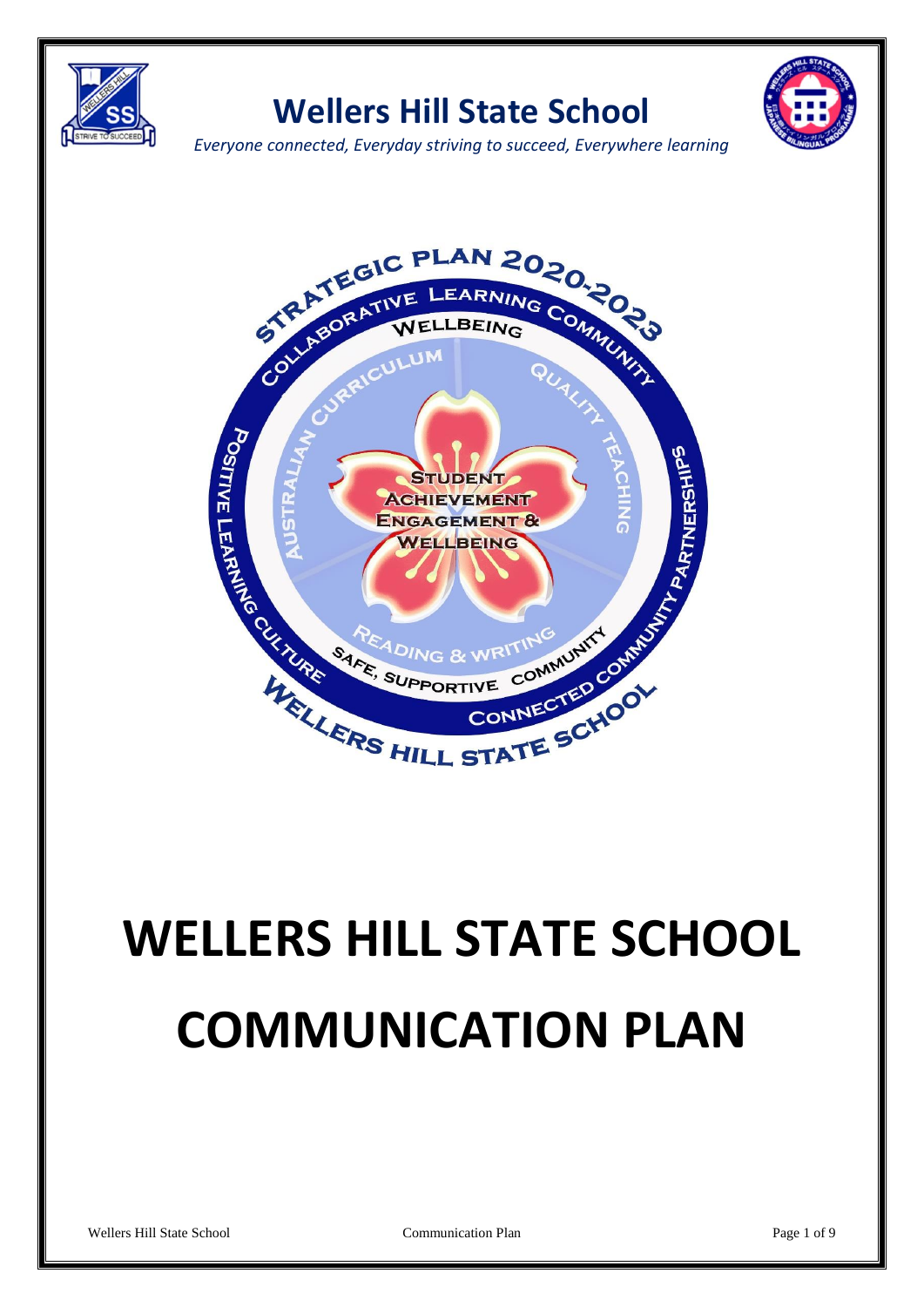## **Statement of Purpose**

At Wellers Hill State School we believe close links between the classroom and the home are vital in ensuring all students achieve to their maximum potential. The school motto, "Strive to Succeed" underpins the way in which the school develops and implements strategies to ensure it is working towards Every Student Succeeding State Schools Strategy 2019-2023.

Wellers Hill State School believes that effective parent engagement is beneficial to successful student learning and wellbeing outcomes. The school is focused on ensuring a meaningful partnership between parents, teachers and school leaders with shared goals regarding maximising outcomes for students.

A significant contributor to a high level of parent engagement and resulting satisfaction with the outcomes for students lies in the way in which the school communicates with parents, staff and the broader community.

This communications plan shows how effective communications can:

- create effective engagement with parents and the broader community
- contribute to strong relationships between staff, students and parents
- demonstrate the success of our work and that of our students
- ensure that the school is open and transparent in its communication
- build trust and confidence and improve perceptions

#### **Vision and Values**

Our vision is embedded in everything we do.

#### **Everyone connected Everyday striving to succeed Everywhere learning**

At Wellers through our values we strive for:

- Independent, resilient students who are empowered to take risks
- Knowledgeable valued teachers who understand their students and community and successfully enact the curriculum
- Inspiring, empathic leaders who listen and support
- An engaged and active community who feel welcome and informed

#### **Rationale**

We aim to have clear, effective and positive communication to ensure every student is succeeding through:

- establishing clear expectations for relational and timely responses to engage all stakeholders
- building and strengthening partnerships based on mutual respect, dialogue and courtesy
- establishing positive lines of communication between home and school, utilising a broad range of contemporary communication channels
- clear, concise, coherent and cohesive communication managed in a timely manner across all channels, establishing collaborative opportunities for parents to share their opinions and needs and to participate in their child's education
- ensuring a solutions focused approach to problems that are raised
- managing confidential information in a manner consistent with community expectations, professional standards and legal obligations
- acknowledging rights and responsibilities of all stakeholders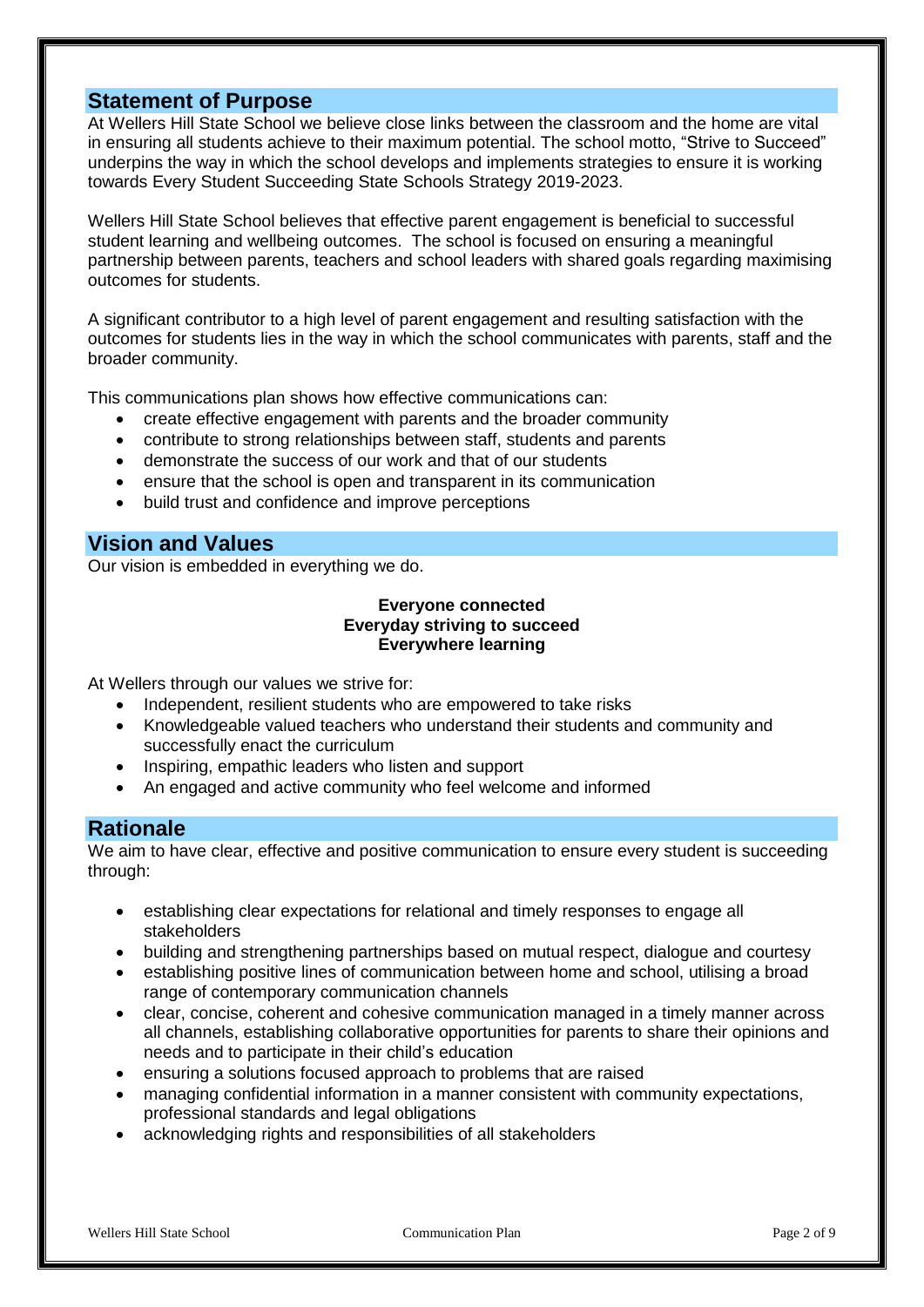### **Objectives**

- Promote the school's vision, values and achievements
- Ensure parents are fully informed about classroom requirements, events and whole school activities giving as much notice as possible
- Ensure staff are fully informed about requirements, events and expectations in a timely way
- Provide parents with the avenue to communicate their concerns with teachers with a clear path to take these further if needed
- Respond quickly to all requests for information, appointments and when concerns are raised, by acknowledging within one working day and responding within two working days

#### **Principles**

While communication processes will vary in different situations, the ultimate purpose is to ensure a clear and transparent message leading to a shared understanding of expectations.

All communications will be in plain English and be:

- Professional
- Relevant
- Timely
- Consistent
- Accurate

#### **Key stakeholders include:**

- Students
- Parents and caregivers
- Staff
- Parents and Citizens Association (P&C)
- School Council
- Broader community
- Prospective parents
- The Department of Education, including Metro Region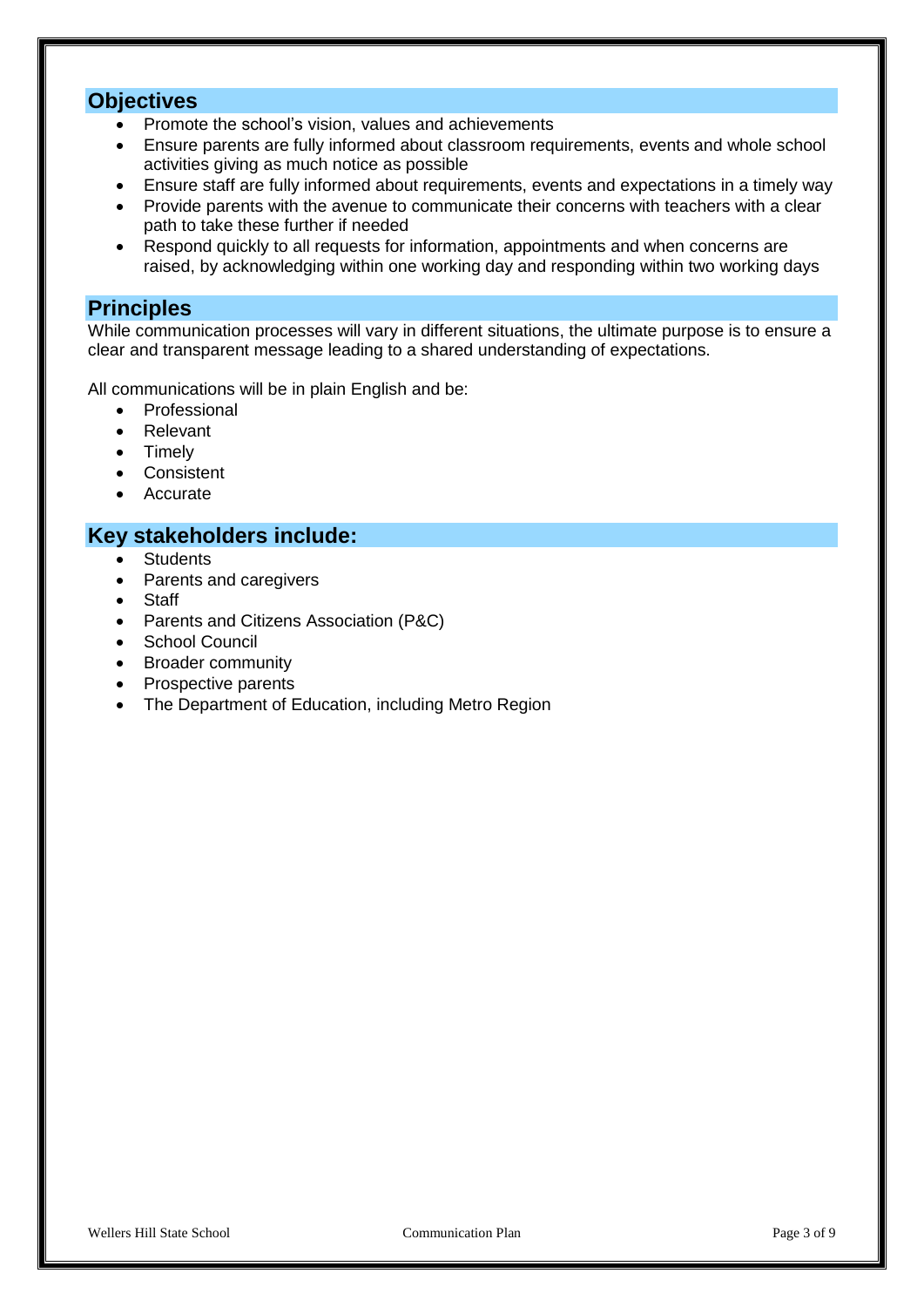# **COMMUNICATION PATHWAYS**

## **(A) School communication to parents/caregivers - general information**

| <b>Channel</b>                                                    | <b>Details/Expectations</b>                                                                                                                                                                                                                                                                                                                                                                                                               | <b>Audience</b>                                                | <b>Lead</b><br>responsibility                            |
|-------------------------------------------------------------------|-------------------------------------------------------------------------------------------------------------------------------------------------------------------------------------------------------------------------------------------------------------------------------------------------------------------------------------------------------------------------------------------------------------------------------------------|----------------------------------------------------------------|----------------------------------------------------------|
| <b>School newsletter</b><br>(primary channel of<br>communication) | • Available twice a term, Week 5<br>and Week 10:<br>• school website,<br>• QSchools app<br>Email alert with link for<br>registered subscribers<br>Paper copies available at school<br>office                                                                                                                                                                                                                                              | Parents/caregivers<br><b>Staff</b><br><b>Broader community</b> | School<br>administration                                 |
| <b>P&amp;C news</b>                                               | • P&C news is included in the<br>school newsletter                                                                                                                                                                                                                                                                                                                                                                                        | Parents/caregivers<br><b>Staff</b><br><b>Broader community</b> | <b>P&amp;C Executive</b><br>and school<br>administration |
| <b>QSchools app</b>                                               | Download from application store<br>for preferred device<br>The app is integrated with the<br>department's preferred school<br>website platform allowing users to:<br>• find and favourite school<br>• receive real-time notifications<br>and updates as well as school<br>push notifications<br>• access latest news, events and<br>newsletters<br>• easily access tuck shop and<br>uniform shop information<br>• view social media feeds | Parents/caregivers<br><b>Staff</b><br><b>Broader community</b> | School<br>administration                                 |
| <b>QParents app</b>                                               | Download from application store<br>for preferred device<br>The app will provide access to:<br>• report cards for individual<br>student<br>• making payments<br>• invoices<br>• events calendar<br>• absences                                                                                                                                                                                                                              | Parents/caregivers                                             | School<br>administration                                 |
| <b>Emails</b>                                                     | • Newsletter alert<br>• Important timely school<br>information<br>• Teacher to parent contact<br>• Parent to teacher contact<br>• Leadership team and school<br>administration contact<br>• newsflash                                                                                                                                                                                                                                     | Parents/caregivers<br><b>Staff</b><br>School administration    | Individual                                               |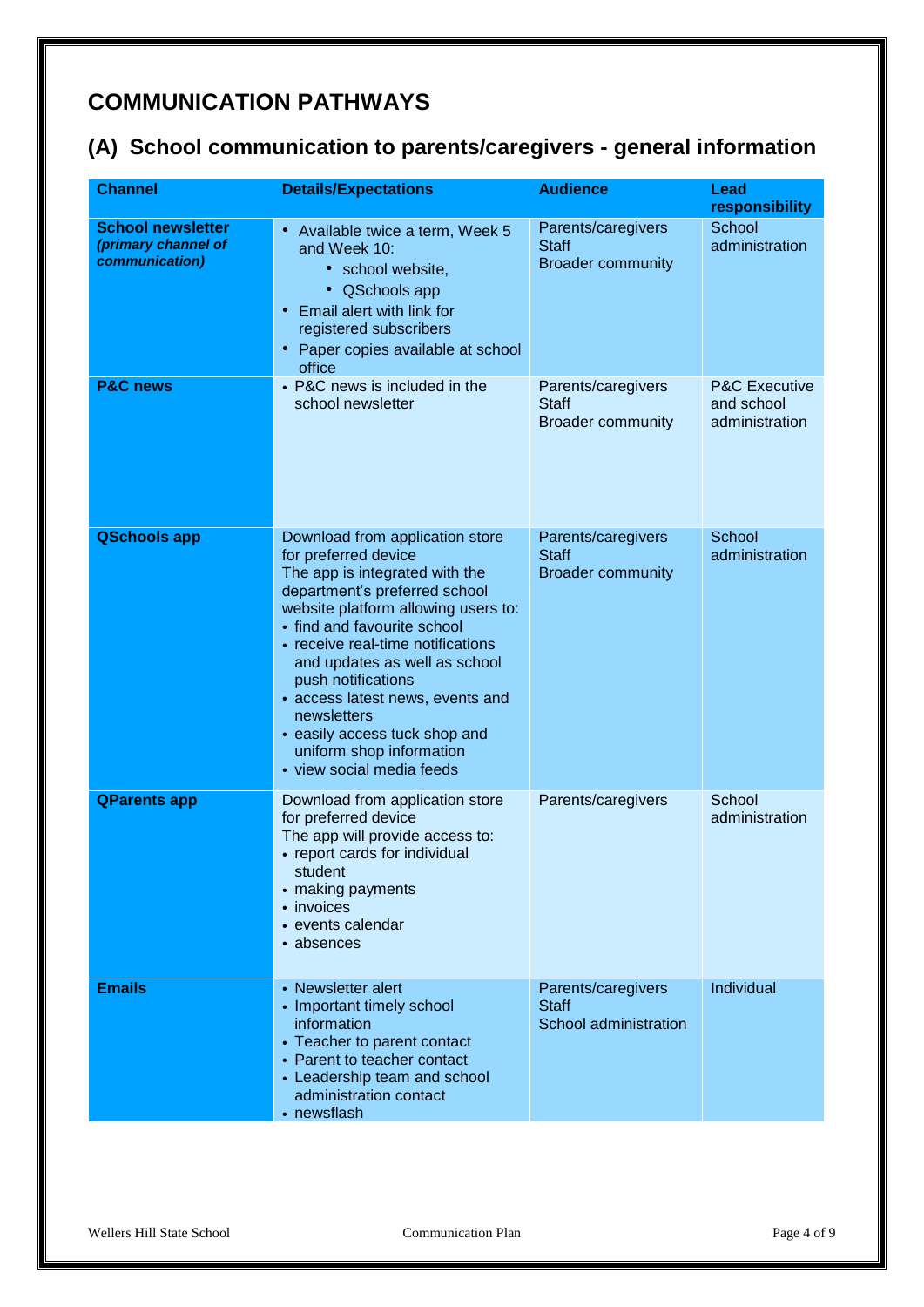| <b>Website</b>                                                  | • Current, informative, user<br>friendly<br>• School and P&C newsletters<br>published fortnightly<br>• Events calendar<br>• Curriculum Overviews per Year<br>Level<br>• Annual reports, school<br>information, curriculum and<br><b>School Policies</b><br>• Tuckshop, uniform shop, out of<br>school hours care, swimming<br>club | Parents/caregivers<br><b>Staff</b><br><b>Broader community</b>                                                                                | School<br>administration                                          |
|-----------------------------------------------------------------|------------------------------------------------------------------------------------------------------------------------------------------------------------------------------------------------------------------------------------------------------------------------------------------------------------------------------------|-----------------------------------------------------------------------------------------------------------------------------------------------|-------------------------------------------------------------------|
| <b>Facebook</b>                                                 | Promotion of good news stories<br>and school activities<br>Secondary channel for event<br>reminders and urgent changes to<br>routine                                                                                                                                                                                               | Parents/caregivers<br><b>Staff</b><br><b>Broader community</b>                                                                                | School<br>administration                                          |
| <b>Parent representatives</b>                                   | Support role for classroom<br>teachers including:<br>• promoting family involvement<br>• point of contact for new families                                                                                                                                                                                                         | Parents/caregivers<br>(The parent<br>representative is not<br>intended to be a direct<br>communication channel<br>for key school<br>messages) | School<br>administration<br>through<br><b>Deputy</b><br>Principal |
| <b>Paper copy forms</b>                                         | Forms are emailed to parents for:<br>• excursions<br>• religion<br>• swimming<br>Forms can be returned by email or<br>delivered to classroom teacher<br>Paper copies of relevant forms are<br>available upon request                                                                                                               | Parents/caregivers<br><b>Staff</b>                                                                                                            | School<br>administration                                          |
| <b>Parent Handbook</b>                                          | Provided to:<br>• new enrolments<br>• parents at information nights<br>term1<br>Available on website, with updates<br>as required                                                                                                                                                                                                  | Parents/caregivers<br><b>Staff</b>                                                                                                            | School<br>administration                                          |
| <b>Student Expectation</b><br><b>Briefings</b>                  | Monday $2:10$ pm $-2:40$ pm<br>Odd weeks                                                                                                                                                                                                                                                                                           | <b>Students</b><br><b>Staff</b>                                                                                                               | <b>Deputy</b><br>Principals                                       |
| <b>Electronic</b><br><b>Noticeboard (at front</b><br>of school) | Current events and information for<br>school and P&C                                                                                                                                                                                                                                                                               | Parents/caregivers<br><b>Staff</b><br><b>Broader community</b>                                                                                | School<br>administration                                          |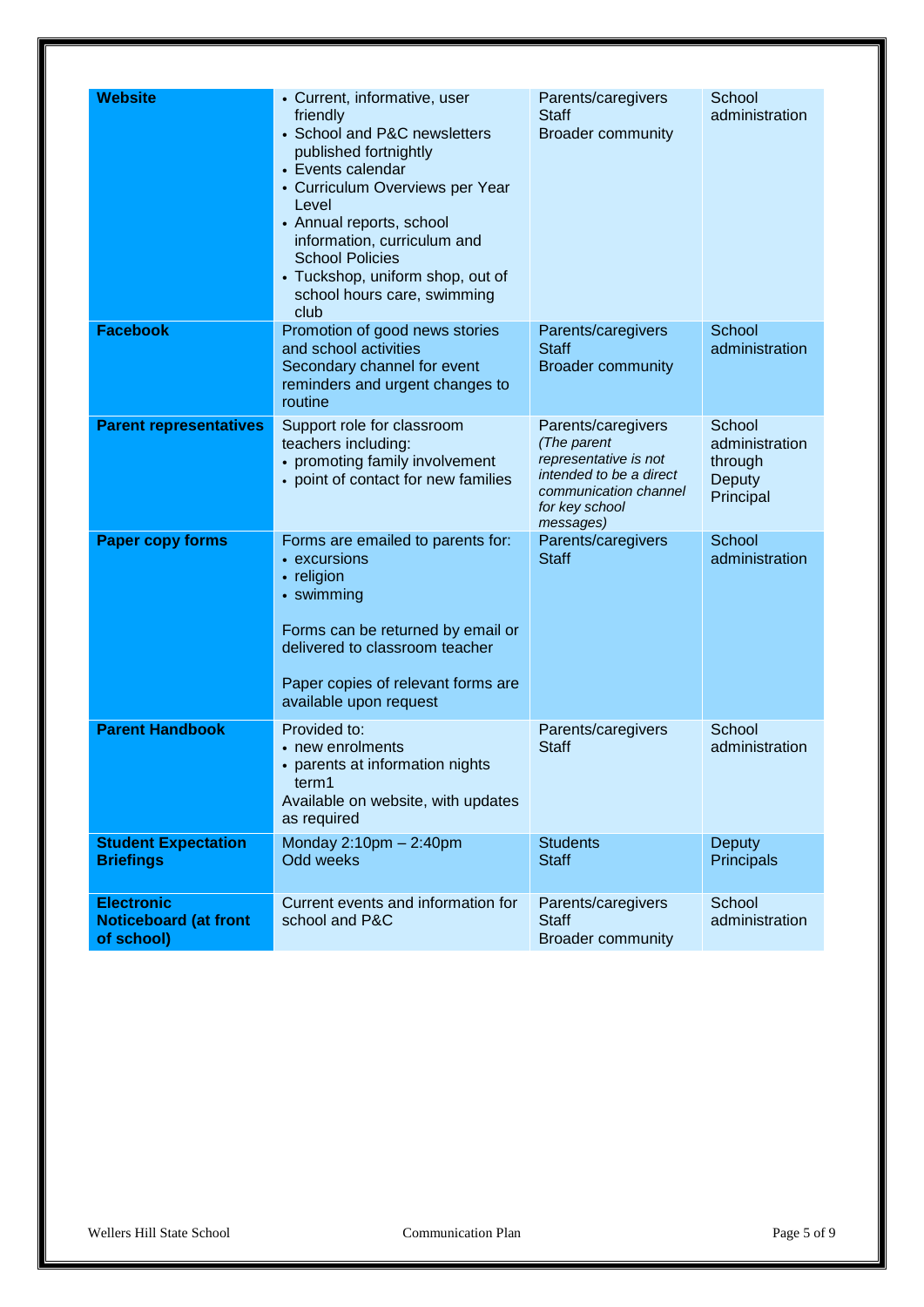# **(B) School communication to parents/caregivers - Parent committees**

| <b>Committee</b>                                                                                                                                                                                                            | <b>Details</b>                                                                                                                                                                                                                               | <b>Audience</b>                                                                                                           | Lead                                                                    |
|-----------------------------------------------------------------------------------------------------------------------------------------------------------------------------------------------------------------------------|----------------------------------------------------------------------------------------------------------------------------------------------------------------------------------------------------------------------------------------------|---------------------------------------------------------------------------------------------------------------------------|-------------------------------------------------------------------------|
|                                                                                                                                                                                                                             |                                                                                                                                                                                                                                              |                                                                                                                           | responsibility                                                          |
| <b>School Council</b>                                                                                                                                                                                                       | • Meets quarterly<br>• Quarterly Council update in<br><b>P&amp;C</b> newsletter                                                                                                                                                              | • Elected members<br>from school,<br>parents and<br>community<br>• Parents/caregivers<br>, staff and broader<br>community | <b>School Council</b><br>Chair supported<br>by school<br>administration |
| P&C                                                                                                                                                                                                                         | Meets on fourth Wednesday<br>according to set dates.<br>Information and reports<br>provided in school newsletter<br>available on:<br>• school website<br>• QSchools app<br>• Events advertised on<br>noticeboard and on website,<br>Facebook | Parents/caregivers<br><b>Staff</b><br><b>Broader community</b>                                                            | <b>P&amp;C Executive</b><br>supported by<br>school<br>administration    |
| <b>P&amp;C sub committees:</b><br>• School operations<br>(tuck shop and<br>uniform shop)<br>• Fundraising<br>• School Age Child Care<br><b>Service</b><br>• Amateur swimming<br>club<br>• Bilingual Support<br><b>Group</b> | Meet as required<br>Information and reports<br>provided in P&C newsletter<br>available as for P&C                                                                                                                                            | • Elected members<br>of sub committees<br>• Parents/caregivers<br>, staff and<br>broader<br>community                     | <b>P&amp;C Executive</b>                                                |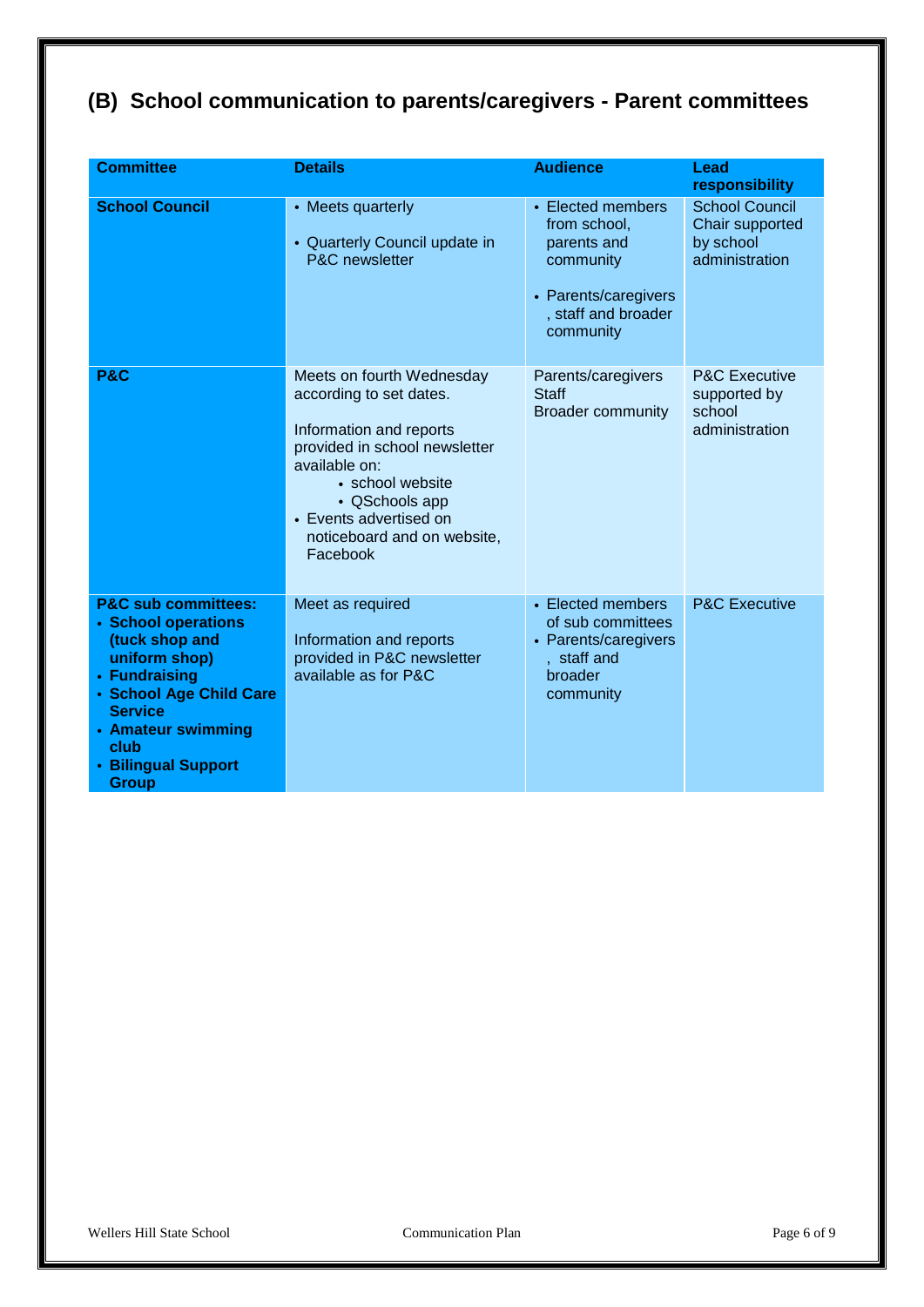## **(C) School communication to parents/caregivers regarding student centred matters**

| <b>Channel</b>                                                      | <b>Details</b>                                                                                                                                            | <b>Response expectations</b>                                                                                       |
|---------------------------------------------------------------------|-----------------------------------------------------------------------------------------------------------------------------------------------------------|--------------------------------------------------------------------------------------------------------------------|
| <b>Email</b><br>Email is method preferred by<br>majority of parents | School administration to<br>utilise email as preferred<br>channel                                                                                         | Information on emerging matters will be<br>provided to parents/caregivers within<br>two working days               |
| <b>Phone</b>                                                        | School administration to<br>utilise phone<br>communication if this is<br>considered the most<br>appropriate method of<br>managing the emerging<br>matter  | Information on emerging matters will be<br>provided to parents/caregivers within<br>two working days               |
| <b>SMS</b>                                                          | • Advise of student<br>absence<br>• Advise of important<br>reminders or last<br>minute changes in<br>programs or calendar                                 | SMS system designed to send a<br>message if student has not been<br>marked on the roll - same day response         |
| <b>QSchools app</b>                                                 | • Latest news, events<br>and newsletters<br>• Up to date notifications                                                                                    | Latest notifications available                                                                                     |
| <b>Face to face meeting</b>                                         | School administration to<br>utilise face to face<br>meeting if this is<br>considered the most<br>appropriate method of<br>managing the emerging<br>matter | Information on emerging matters will be<br>provided to parents/caregivers within<br>two working days               |
| <b>Parent information</b>                                           | Provided early in term 1<br>by class teachers and<br>specialist teachers (Sent<br>to parents in Week 1)                                                   | Information to be provided at the end of<br>previous year and reinforced once<br>school commences for the new year |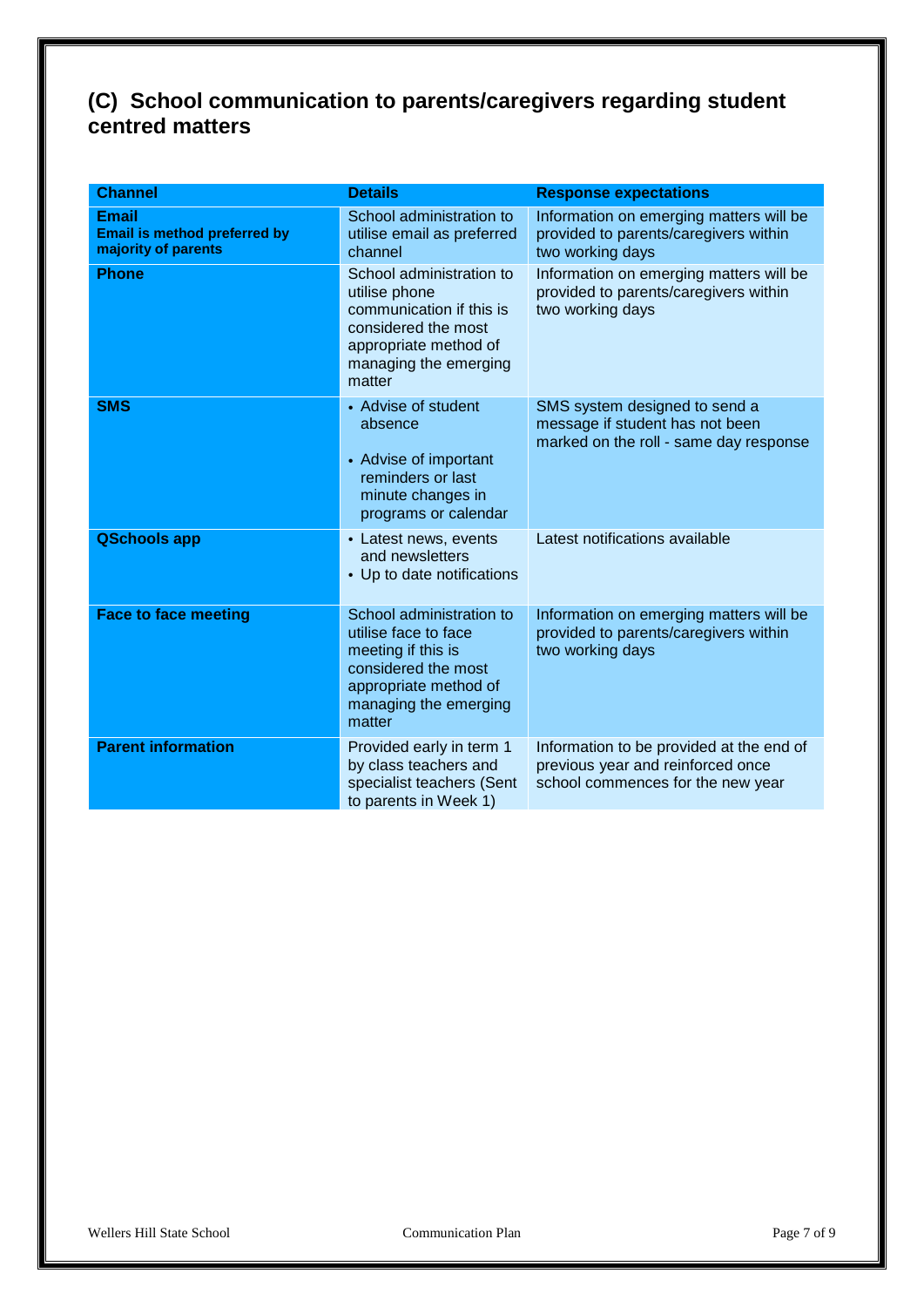# **(D) Class and specialist teacher communication to parents/caregivers**

| <b>Channel</b>                   | <b>Details</b>                                                                                                                                                          | <b>Response expectations</b>                                                                                       |
|----------------------------------|-------------------------------------------------------------------------------------------------------------------------------------------------------------------------|--------------------------------------------------------------------------------------------------------------------|
| <b>Email</b>                     | Teacher to advise<br>parent /caregiver of:<br>• award presentations or<br>involvement at<br>assembly<br>• emerging problems<br>with student<br>• other relevant matters | Within three days of assembly<br>Within two days<br>As needs arise                                                 |
| <b>Phone contact</b>             | Teachers to utilise<br>phone communication if<br>this is considered the<br>most appropriate<br>method of managing the<br>emerging matter                                | Within two days                                                                                                    |
| <b>Face to face meeting</b>      | Teacher to request<br>appointment via email to<br>parent if a face to face<br>meeting is most<br>appropriate method of<br>managing the emerging<br>or ongoing matter    | Within two days                                                                                                    |
| <b>Parent information</b>        | Provided early in term 1<br>by class teachers and<br>specialist teachers                                                                                                | Information to be provided at the end of<br>previous year and reinforced once<br>school commences for the new year |
| <b>Student progress meetings</b> | Arranged as a whole<br>school event twice<br>yearly                                                                                                                     | Dates are advised with at least six<br>weeks' notice                                                               |
| <b>Student reports</b>           | Completed by class and<br>specialist teachers                                                                                                                           | Available at the end of each semester                                                                              |
| <b>Year level celebrations</b>   | Included in school<br>newsletter                                                                                                                                        |                                                                                                                    |